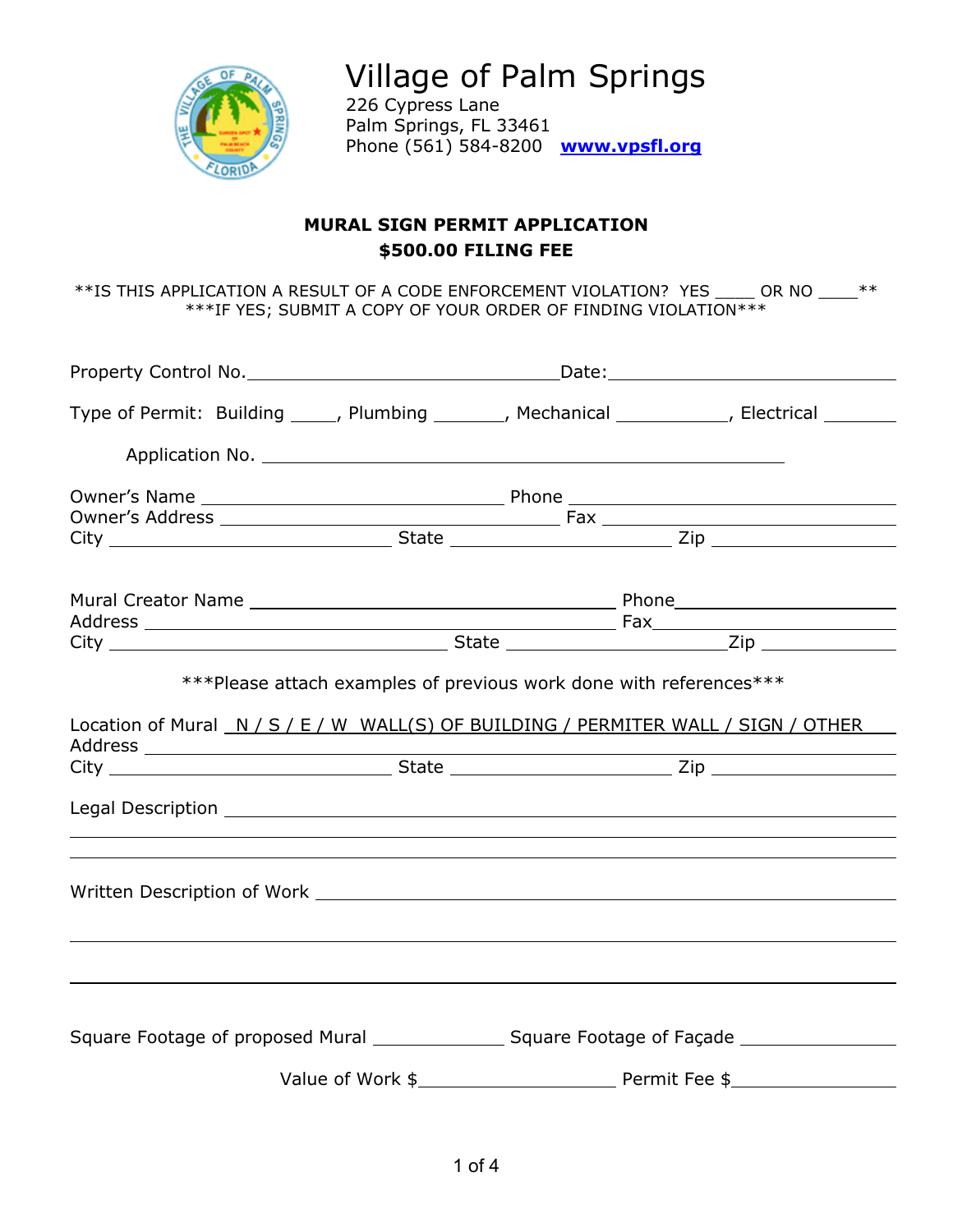Application is hereby made to obtain a permit to do the work and installations as indicated. I certify that no work or installation has commenced prior to the issuance of a permit and all that work will be performed to meet the standard of all laws regulating construction in this jurisdiction. I understand that a separate permit must be secured for all LIGHTING AND ELECTRICAL WORK, ETC.

I further acknowledge the following:

- Issuance of a permit is valid for a period of 6 months
- Failure to comply with applicable regulations may result in the revocation of this permit. All work will be performed in accordance with permitted plans.

There may be other restrictions on the use of your property filed in the public records.

To receive credit for any variance, waiver, or agreement pertaining to this property, a copy of the waiver, variance or agreement must be submitted with this application for permit.

# **NOTICE TO PROPERTY OWNER**

PLEASE READ THIS NOTICE CAREFULLY – IT MAY SAVE YOU FROM PAYING TWICE FOR HOME REPAIRS, IMPROVEMENT OR NEW CONSTRUCTION.

FAILURE TO RECORD A NOTICE OF COMMENCEMENT MAY RESULT IN PAYING TWICE FOR IMPROVEMENTS TO YOUR PROPERTY. IF YOU INTEND TO OBTAIN FINANCING, CONSULT WITH YOUR LENDER OR ATTORNEY BEFORE RECORDING YOU NOTICE OF COMMENCEMENT. IN ORDER TO PROTECT YOURSELF FROM PAYING TWICE, YOU MUST TAKE THE FOLLOWING STEPS:

BEFORE ANY WORK IS DONE BY YOU OR YOUR CONTRACTOR, IMMEDIATELY FILE FOR AND RECORD A NOTICE OF COMMENCEMENT WITH THE OFFICE OF THE CLERK OF THE CIRCUIT COURT. THIS STEP IS REQUIRED BY THE FLORIDA CONSTRUCTION LIEN LAW.

IF YOU HAVE HIRED A CONTRACTOR TO DO THE WORK, MAKE SURE THAT THE CONTRACTOR OBTAINS THE PERMIT. THE CONTRACTOR'S SIGNATURE INDICATES HE OR SHE IS RESPONSIBLE FOR THE WORK, AND IF THE WORK IS NOT PERFORMED ACCORDING TO CODE, THE CITY CAN REQUIRE CORRECTIVE ACTION BY THE PARTY WHO OBTAINED THE PERMIT. FURTHERMORE, IF THE CONTRACTOR IS NOT LICENSED, YOU CAN BE IN VIOLATION OF STATE LAW BY ALLOWIING AN UNLICENSED PERSON TO DO THIS WORK.

SINCE YOU OR YOUR CONTRACTOR HAVE APPLIED FOR A BUILDING PERMIT FOR WORK TO BE DONE ON PROPERTY YOU OWN, YOU SHOULD BE AWARE THAT:

ANY PERSON WHO FURNISHED LABOR (A CONTRACTOR, SUBCONTRACTOR OR LABORER) OR SUPPLIES MATERIALS FOR YOUR HOME REPAIR, IMPROVEMENT OR NEW CONSTRUCTION MAY BE ABLE TO FILE A CLAIM (CALLED A LIEN) AGAINST YOU IF HE HAS NOT BEEN PAID BY YOUR CONTRACTOR OR YOU. YOU ARE LIABLE TO SUBCONSTRACTORS OR SUPPLIERS IF THEY ARE NOT PAID BY YOUR CONTRACTOR OR YOURSELF.

AT THE COMPLETION OF WORK, REQUIRE THE CONTRACTOR TO GIVE YOU A SWORN NOTARIZED STATEMENT INDICATING ALL BILLS FOR LABOR AND MATERIALS HAVE BEEN PAID OR A LIST NAMING THOSE SUPPLYING LABOR AND MATERIALS THAT HAVE NOT BEEN PAID. ASK FOR THE AFFIDAVIT BEFORE MAKING THE LAST PAYMENT. FOR FURTHER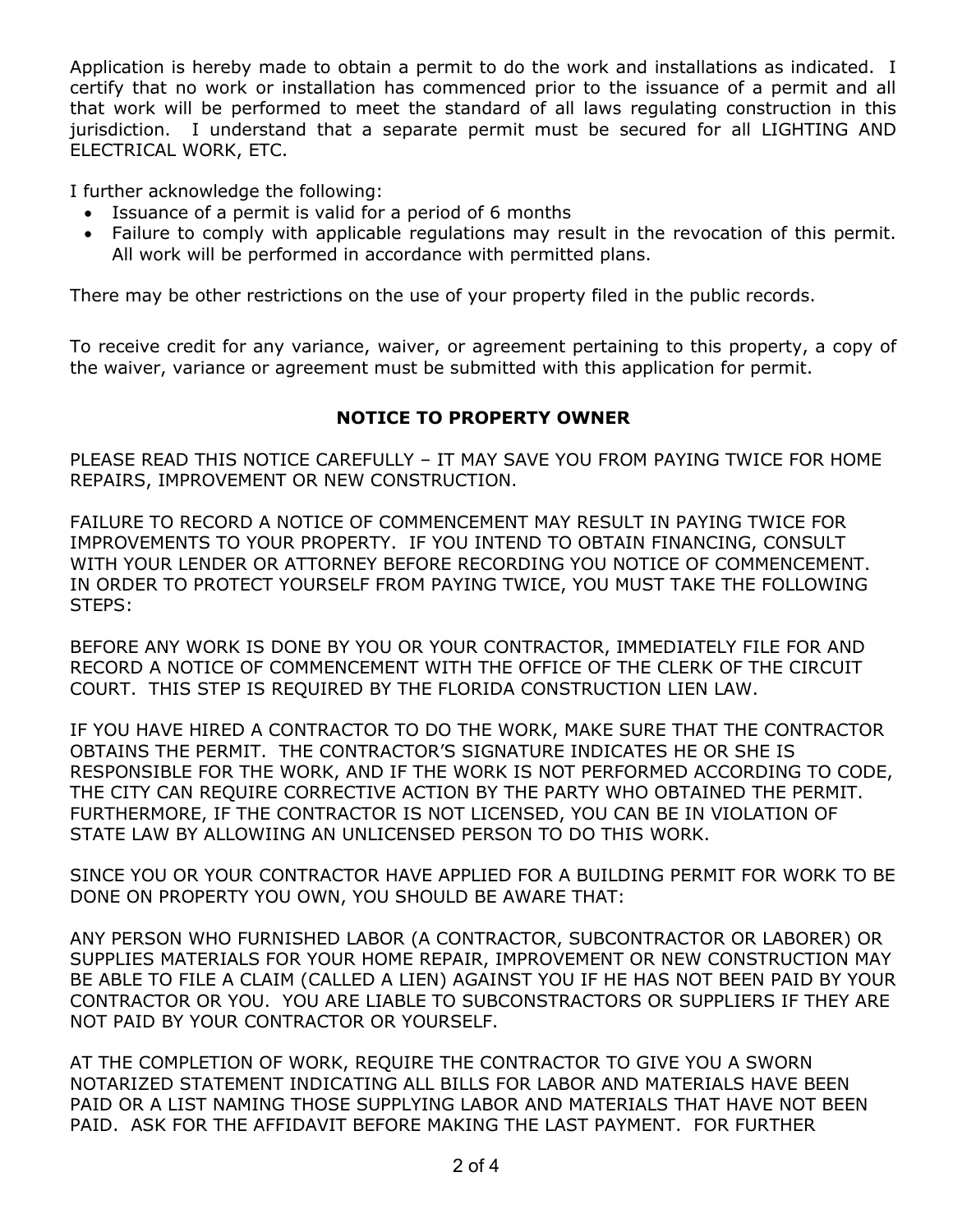INFORMATION ON THE FLORIDA CONSTRUCTION LIEN LAW, YOU SHOULD READ CHAPTER 713 OF THE FLORIDA STATUTES. CONTACT YOUR LOCAL CONSUMER PROTECTION AGENCY OR THE FLORIDA DEPARTMENT OF AGRICULTURE AND CONSUMER SERVICES (800-435-7352, TOLL FREE) OR CONSULT A PRIVATE ATTORNEY. YOU MAY NEED TO TAKE ADDITIONAL ACTION FOR COMPLETE PROTECTION.

THIS INFORMATION IS PROVIDED AS REQUIRED BY LAW. THE DEPARTMENT OF AGRICULTURE AND CONSUMER SERVICES AND YOUR LOCAL BUILDING PERMIT OFFICE ASSUME NO RESPONSIBILITY IN THIS REGARD, AND FURNISHING THIS INFORMATION DOES NOT IMPLY THAT YOUR CONTRACTOR IS UNRELIABLE.

UNLICENSED CONTRACTORS: NO PERSON SHALL ENGAGE IN BUSINESS OR ACT IN THE CAPACITY OF A CONTRACTOR WITHOUT BEING DULY REGISTERED OR CERTIFIED. ANY PERSON WHO VIOLATES THIS PROVISION IS GUILTY OF A MISDEMEANOR OF THE FIRST DEGREE AND MAY BE PUNISHED BY A PRISON TERM NOT EXCEEDING ONE (1) YEAR AND/OR A FINE NOT TO EXCEED \$1,000 (SECTION 489.127 FLORIDA STATUTES).

OWNER'S AFFIDAVIT: I certify that all the foregoing information is accurate and that all work will be done in compliance with all applicable laws regulating construction and zoning.

|                                                                                                               | Signature ____________                                                                                        |
|---------------------------------------------------------------------------------------------------------------|---------------------------------------------------------------------------------------------------------------|
| Owner                                                                                                         | Contractor                                                                                                    |
| The foregoing instrument was acknowledged<br>before me by means of physical presence $\underline{\mathsf{L}}$ | The foregoing instrument was acknowledged<br>before me by means of physical presence $\underline{\mathsf{L}}$ |
| $\equiv$ online notarization this $\equiv$ day                                                                | $\equiv$ online notarization this $\equiv$ day                                                                |
|                                                                                                               |                                                                                                               |
| who is personally known to me, or who has                                                                     | who is personally known to me, or who has                                                                     |
| as identification.                                                                                            | as identification.                                                                                            |
| Notary Public                                                                                                 | Notary Public                                                                                                 |
| My Commission Expires                                                                                         | My Commission Expires                                                                                         |
| APPLICATION APPROVED BY:                                                                                      | Permit                                                                                                        |
|                                                                                                               | Officer                                                                                                       |